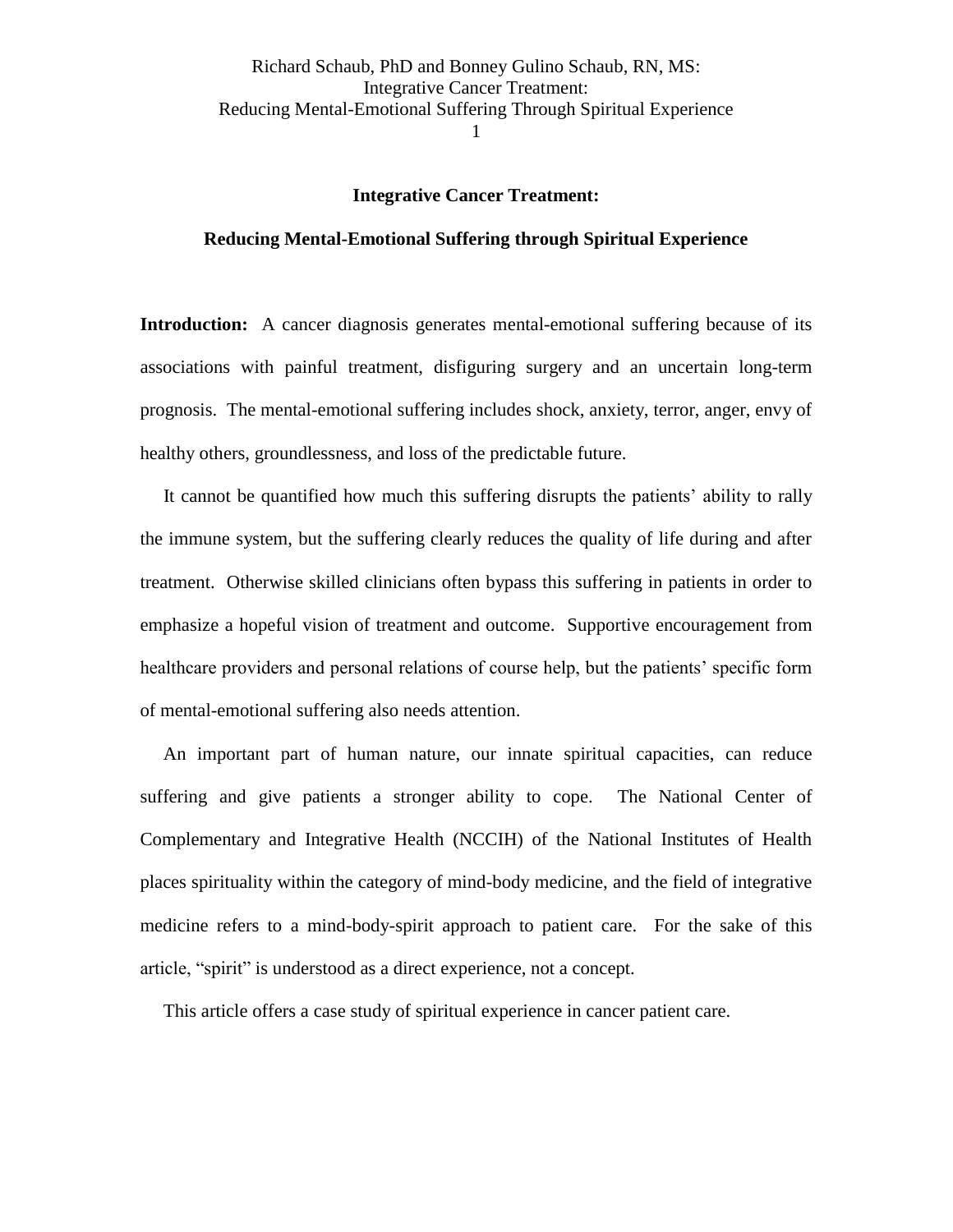### **Case Study**

Sara was diagnosed six months ago with Stage 4 ovarian cancer and is being treated at a major cancer center in Manhattan. She is a 70 year old widow living in retirement on her own. Her two grown children and one grandson live nearby.

 She came to the author asking for help with feelings of anxiety and terror: "The ground has been ripped out from under me. I don't know who I am anymore. I'm a terrified child."

 Sara reported her anxiety and terror to her oncologist and was given a prescription for an anti-depressant medication. Anti-depressants can take several weeks to show their benefits. Sara needed immediate relief, and she also did not like the "out of it" feeling she was experiencing as a side effect. She stopped taking the medication and returned to her physician looking for another answer. With some reluctance (because such medications can become addictive), the oncologist then prescribed an anti-anxiety agent. Sara gained some relief from the anti-anxiety agent, but the high anxiety would creep in soon after the pills wore off. She began to worry: "Am I supposed just keep popping pills?" She also worried if the anti-anxiety medication would affect the round of chemotherapy coming up soon.

 Another aspect of Sara's mental-emotional suffering was the reaction she was getting from others. Her grown children were encouraging and helpful in getting her to medical appointments, but did not want to hear about their mother's internal struggle. A few of her friends were asking how they could help, but others had disappeared after they heard about her diagnosis. When she would try to speak honestly about her anxiety and terror,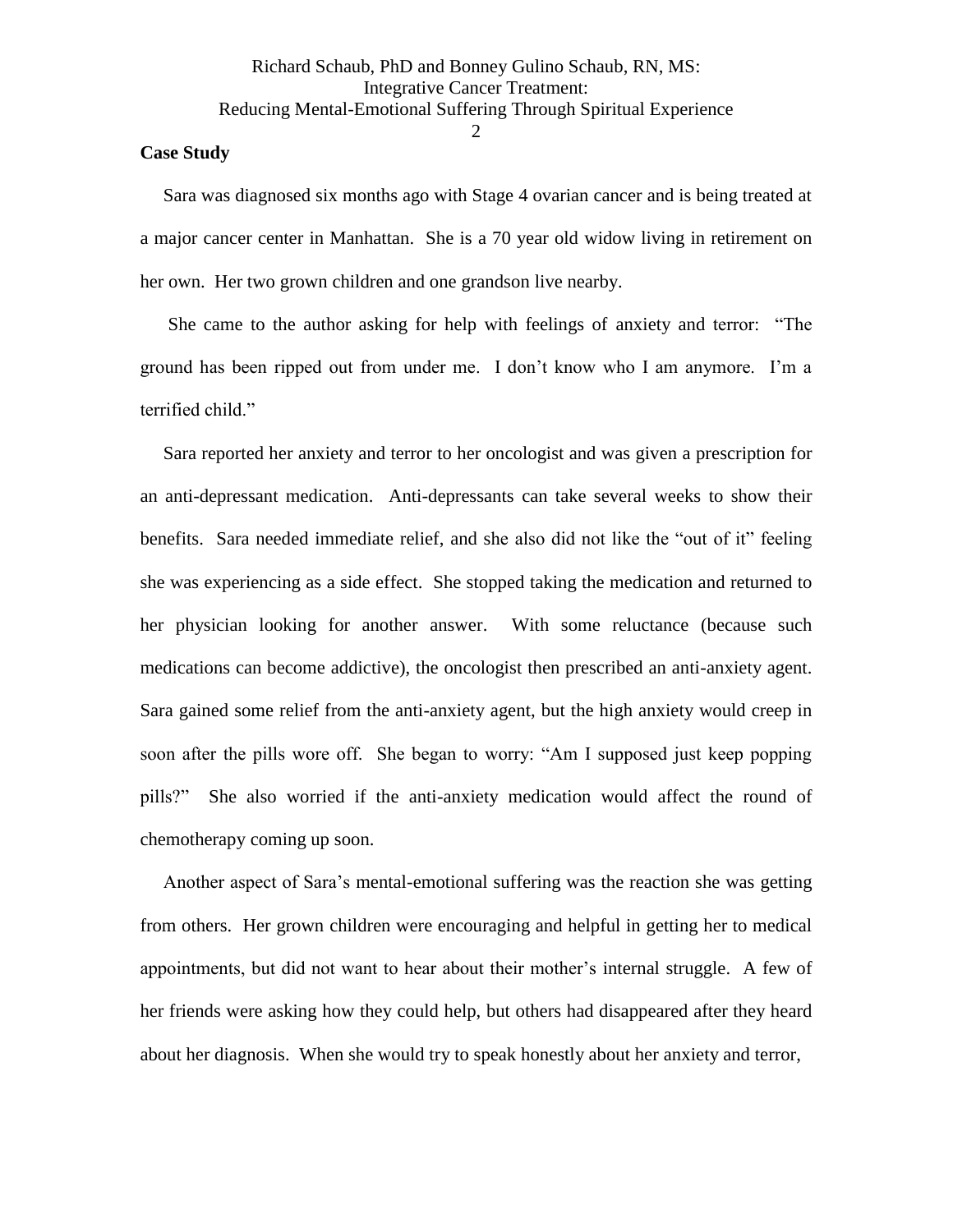### Richard Schaub, PhD and Bonney Gulino Schaub, RN, MS: Integrative Cancer Treatment: Reducing Mental-Emotional Suffering Through Spiritual Experience

3

only one friend proved capable of truly listening and not silencing her with cliché-ridden advice. She did not want to "over-burden" this friend, and so began to feel very isolated with her suffering. At this point, our work together began.

 When it was established that our dialogue could be about anything and everything, Sara stared straight at me and asked, "Do you just get annihilated when you die?"

 Sara's anxiety/terror was being fueled by both the fear of losing this life and the fear of the nature of death. This is typically the territory of religion and/or philosophy, not healthcare, but an integrative healthcare approach aspires to consider all aspects of a patient's condition. Asked if she had a religion or philosophy to help her, Sara replied that all the injustice and cruelty in the world had long ago proven to her that God does not exist. Healthcare professionals need to note that Sara is representative of a growing trend in America in which at least 20% of the population report no affiliation with any religion (Pew Forum, 2012). There will be more and more patients in our offices who do not have any religious faith to draw upon in times of existential crisis.

 Asked if she had her own perspective on dying, she said that "everyone dies sooner or later," but added that "I was just hoping it wouldn't apply to me." She cracked a smile, and it was clear that she was experiencing relief and even humor from expressing the terror out loud. *The principle here is that expression brings relief.* There is also an accompanying principle: if the patient expresses herself/himself to a healthcare professional who is sitting face to face, paying close attention and listening patiently, the patient feels the relief of contact and connection. What does it relieve? The isolation of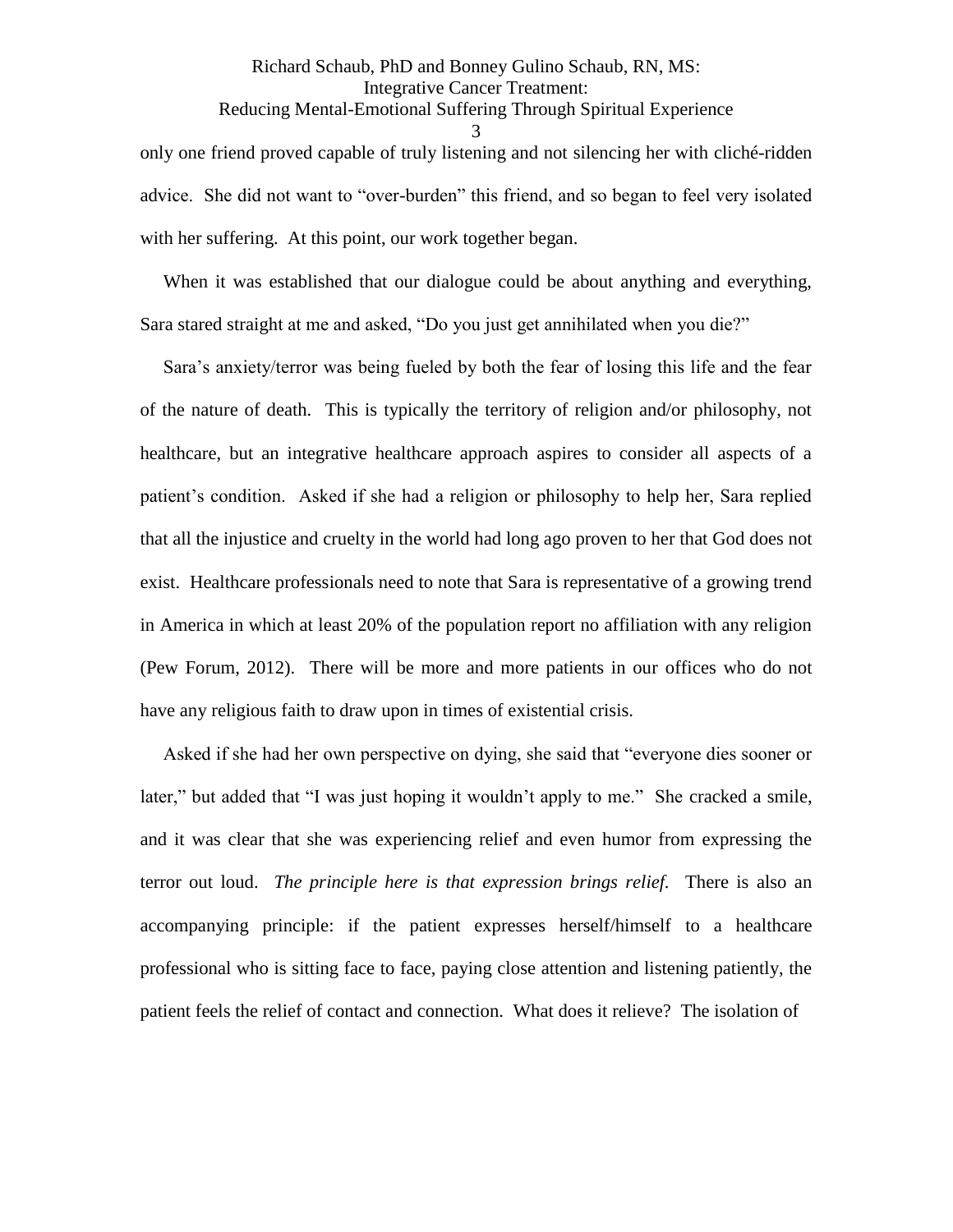# Richard Schaub, PhD and Bonney Gulino Schaub, RN, MS: Integrative Cancer Treatment: Reducing Mental-Emotional Suffering Through Spiritual Experience 4 suffering in silence and/or pretending to be fine for the sake of reassuring the people around the patient.

 The second aspect of her "annihilation" terror was that her beloved grandson would never be able "to find me" in the world again. This projection into the future broke her heart. She couldn't imagine how to prepare her grandson, and she couldn't imagine that the boy's mother (Sara's daughter) would know what to say, either. She noted to me that she felt better just talking about these fears. The principle again is that relief comes when the patient is allowed to give full expression to even her most pessimistic and morbid thoughts.

 Regarding Sara's death anxiety, psychiatrist Robert Jay Lifton (Vigilant & Williamson, 2003) outlines five ways that patients can soothe their existential anxiety by identifying symbolically with immortality: 1) the biological way - your children will live on after you (for Sara, this was a source of sadness, not comfort); 2) the theological you live on in God (not credible for Sara); 3) the creative - you have created something that will live on after you (Sara did not feel such an accomplishment); 4) the natural – you are at one with the universe (Sara could not draw comfort from this); 5) the transcendental - you have experienced states of consciousness which seem to be greater than your separate self.

 Sara responded positively to the transcendental way. She'd studied meditation several years ago and had two meditative experiences that, to this day, remained a mystery and a fond memory for her. They were feelings of a state of oneness with everything. It turned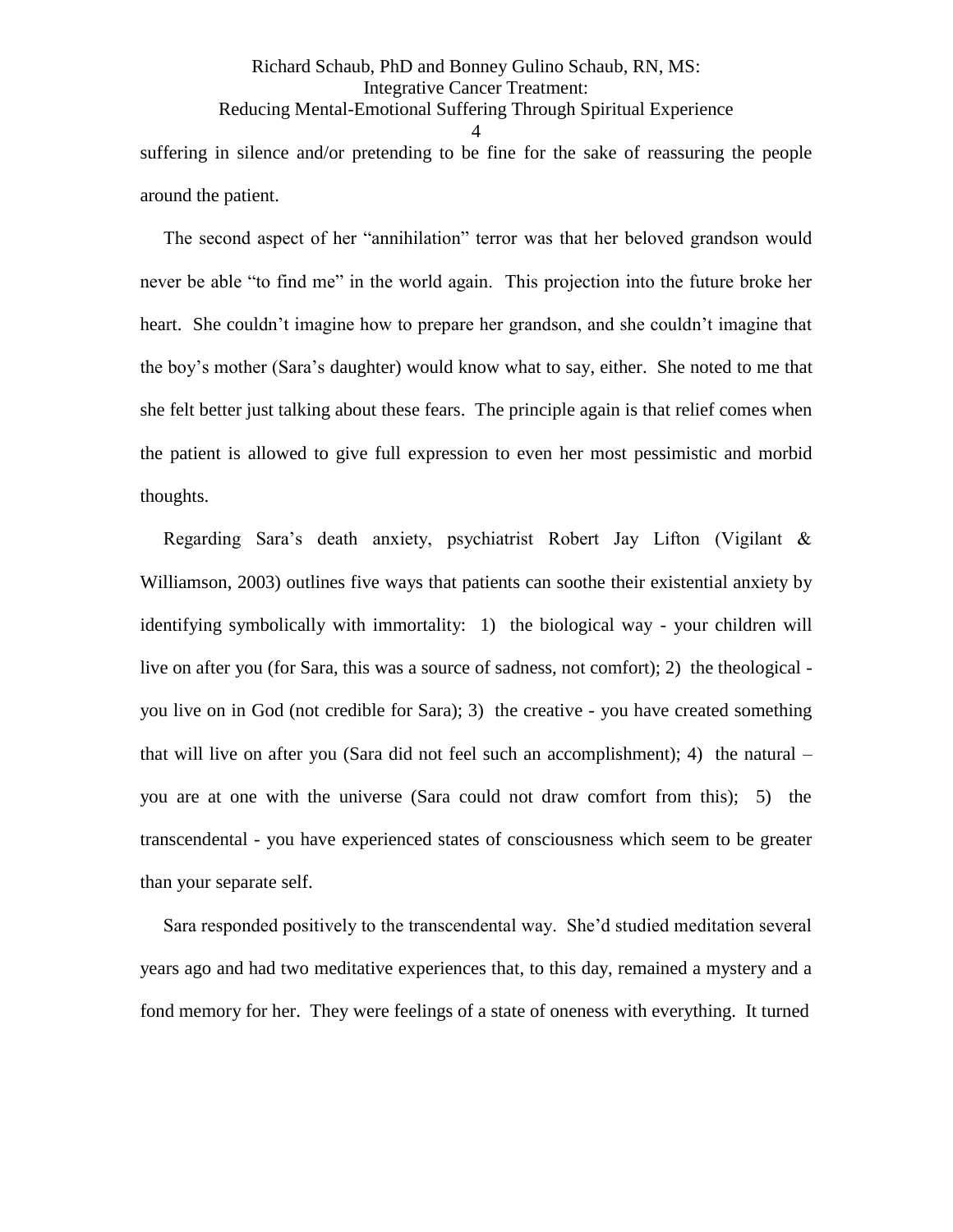Richard Schaub, PhD and Bonney Gulino Schaub, RN, MS: Integrative Cancer Treatment: Reducing Mental-Emotional Suffering Through Spiritual Experience 5 out not to be by coincidence that she had sought out the author for help since he was known to teach clinical meditation to health professionals.

 Our work then focused on guiding Sara into meditative states. Utilizing the meditative awareness practices of Dr. Roberto Assagioli, MD, of Florence, Italy (1965), the author led Sara into deeper explorations of the peace. After one of the sessions, she declared, "This is what I need."

What had happened in that session? Sara had gone into a state of deep peace which seemed to enfold her in it: she felt "inside the peace." Far more than relaxation, she felt she was in touch with some spirit greater than herself. Though highly verbal, Sara felt that words could not adequately describe the state. During the experience, however, she said that all fear was gone.

 Her capacity to experience such a state of peace gave her hope that the rest of the course of her illness did not have to be dominated by anxiety. She promised herself that she would pursue more of these experiences.

### **Discussion**

Bruce, Schreiber, Petrovskaya and Boston (2011) chose the term "groundlessness" as a way to summarize the anxiety-ridden statements from patients at their cancer center. Sara had used similar language when she described that "the ground has been ripped out from under me." Bruce et al. frame "groundlessness" as an issue to be especially sensitive to within the palliative care patient population, but the shock of diagnosis, a suddenly changed future, and the dread of pain can apply to anyone dealing with illness.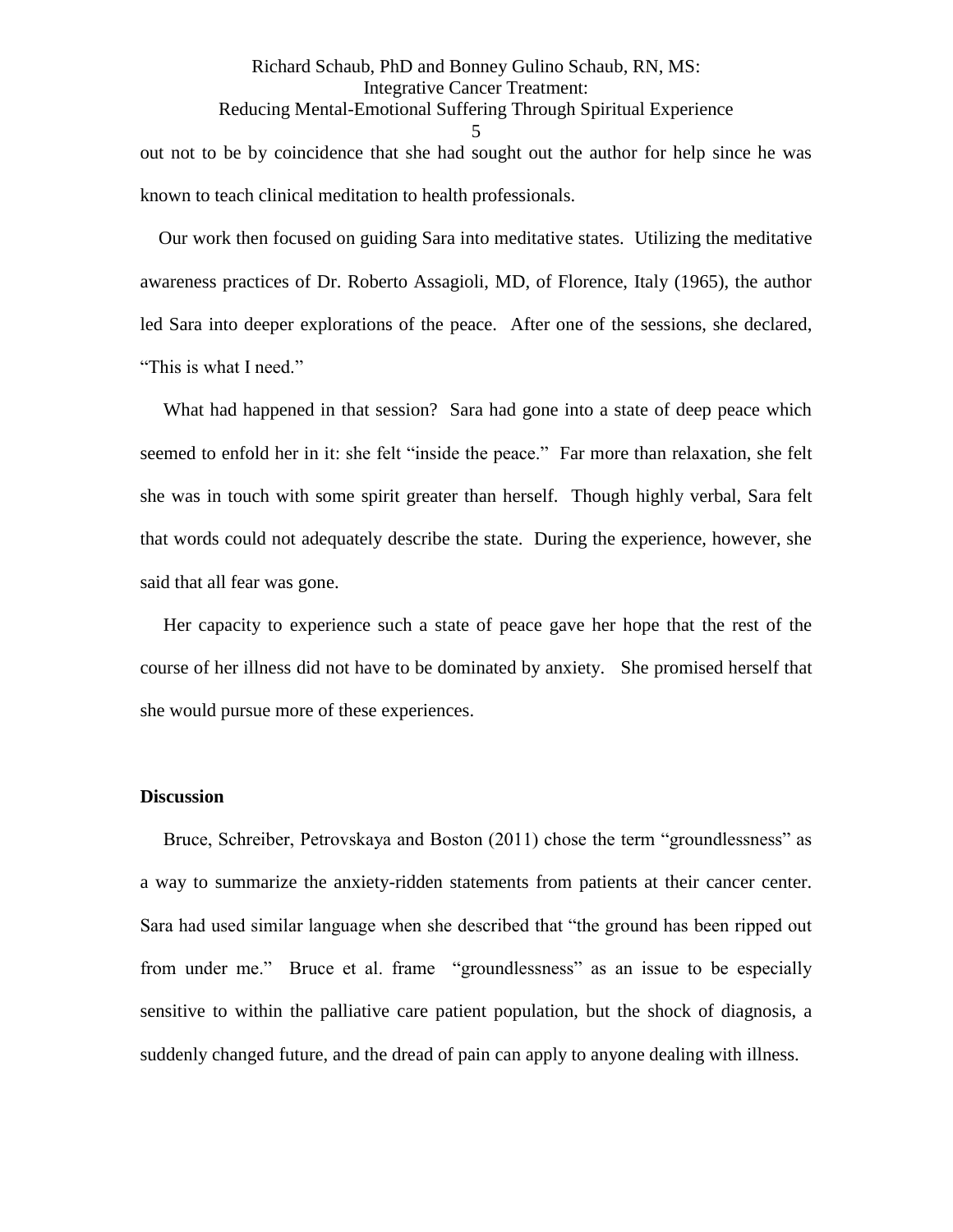# Richard Schaub, PhD and Bonney Gulino Schaub, RN, MS: Integrative Cancer Treatment: Reducing Mental-Emotional Suffering Through Spiritual Experience

6

Bruce et al. also report that a severe form of groundlessness and quiet terror can occur in patients who thought they had a religious faith but lost it when they became ill.

 Sara's meditative peace gave her a sense of contact with some spirit greater than herself. Could this peace and contact potentially function as a new "ground" to replace the groundlessness? During the meditation itself, she could believe in this new ground – but would it help her when the anxiety and terror rose up? Was she just fooling herself by going into the meditative states and feeling good? Was the peace just a form of denial?Wasn't she, after all, just a cancer patient with a poor prognosis? She resolved that she could only answer her own doubts by meditating more and finding out what the results would be.

 An unexpected development took place as a result of the meditative experiences. They gave her a new purpose in life – spiritual seeking – to not only reduce her anxiety and terror but to learn things she could pass on to her grandson. The two of them already spent hours doing art projects and talking, and now she could somehow include the meditation and perhaps even add some wisdom that came from her experiences. This helped her to relieve some of the tension she felt about abandoning him (through her eventual death) by giving him something of spiritual value. The medical writer and philosopher, Rachel Naomi Remen, MD, has been particularly articulate about the importance of spiritual seeking for someone like Sara (see, for example, Remen, 1997).

 Integrative practitioners can learn these spirit-oriented methods and offer them in the clinic and office (Schaub & Schaub, 2012). For one patient, the methods may simply